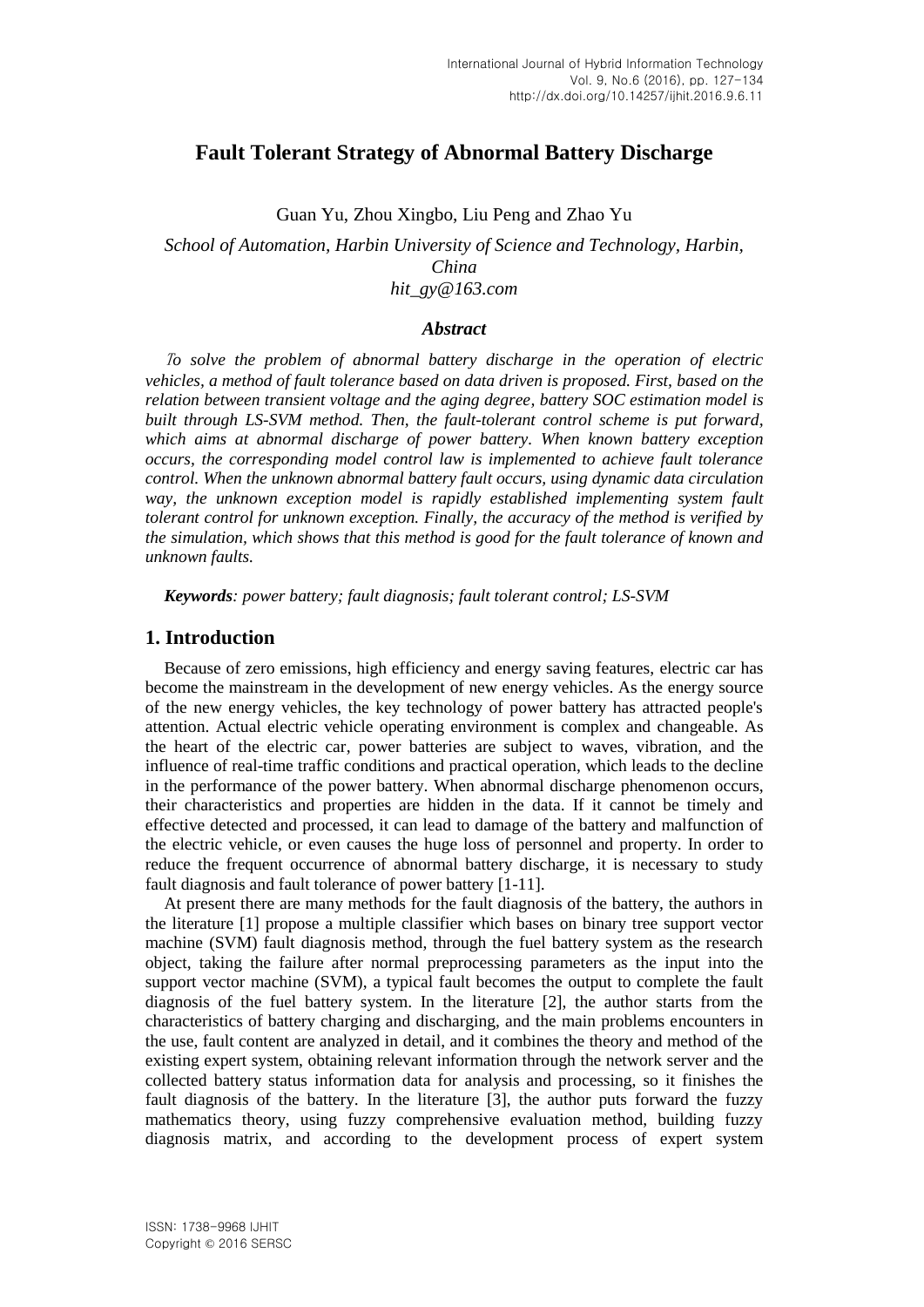development, joining the artificial fault exclusion function in the inference part, so that the system has more accurate data to improve the accuracy of fault diagnosis.

Abroad, there are many research results in the battery fault diagnosis, in the literature [6], the authors put forward a kind of active discrete event system framework. The system model is composed of an automaton (finite state machine) with the state output, and the system is applied to the fault diagnosis of the battery system. In literature [7], the authors propose an adaptive fault diagnosis technology for lithium ion battery, by using the equivalent circuit method to construct multiple nonlinear fault model, the way of Extended Karman Filter estimate that the terminal voltage generate a residual signal in each model, using the residual signal generation technique to determine the calibration failure probability in multiple model adaptive estimation. In literature [8], the authors propose a method which bases on support vector machine (SVM) to estimate the battery state of charge, mainly though the weighted least squares support vector machine method establishes in relation to the battery voltage, current and battery voltage, and puts forward the method of iterative model.

## **2. Abnormal Power Battery Discharge Fault Tolerant Strategy**

In this paper, the design of power battery fault tolerant system is composed of monitoring mechanism and controller, monitoring mechanism include SOC model library and the decision-making mechanism. SOC model library contains normal model and the known model, they are the basis of the decision-making mechanism; Decision-making mechanism calculated monitoring indexes. Though analyzing the results determine which SOC of battery's discharge mode, So as to adjust the parameters of the model. Controller regroup and restructure Law of Control[12-14]. Fault tolerant system structure is shown in Figure 1.



**Figure 1. Fault Tolerant System Structure**

#### **2.1. The Establishment of SOC Model Library Base on LS-SVM**

In a closed chamber, the battery is discharged, and the operating voltage, current and temperature of the battery are measured and recorded every 10 to 20s. The State of Charge of the battery can be calculated based on the current and time integral, this can also get the full charge of the initial capacity and then know the State of Health[15]. Based on the relationship between transient voltage and State of Charge,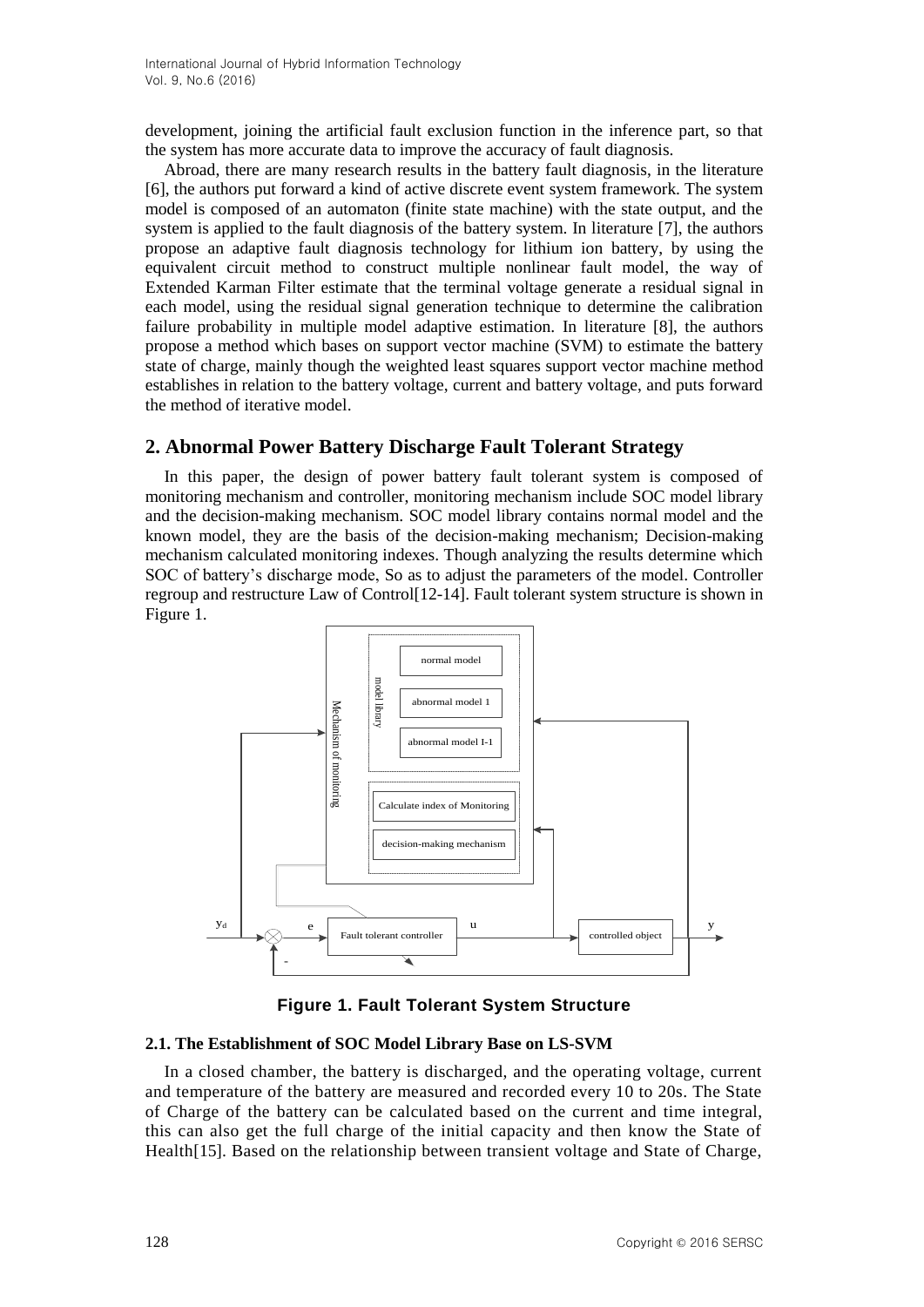Releasing the relationship between transient voltage and State of Health. Finally, the 80 sets of data obtained from the experiment are used to train the sample data to carry on the simulation experiment, and obtain the corresponding curve, as is shown in Figure 2.



**Figure 2. Transient Voltage and the Residual Capacity in the Aging Condition of Different Batteries**

In Figure 2, the bottom curve is the battery discharge curve with the State of Health of 84.6%, the top curve is 97% of the State of Health. It can be seen that the State of Health and transient voltage which have a certain relationship, and the State of Health is related to battery capacity, so it can obtain the relationship which are between the battery's State of Health and the battery 's terminal voltage[16]. It is shown in Figure 3.



**Figure 3. The Relationship Between the Change of The Voltage and The Aging Condition of the Battery**

In this paper, using the least squares support vector machine (SVM) algorithm, the input are battery's State of Health and the battery's terminal voltage. The output is State of Charge. 80 sets of data collected by the experiment as training the total sample, randomly selecting 10 sets of data that are not repeated to form a subset of the sample. Receiving a total of eight subset of samples which have empty intersection. Take seven sample sets for the training sample set, the remaining one for validation sample set. Each sample subset validate the performance indicators such as formula (1).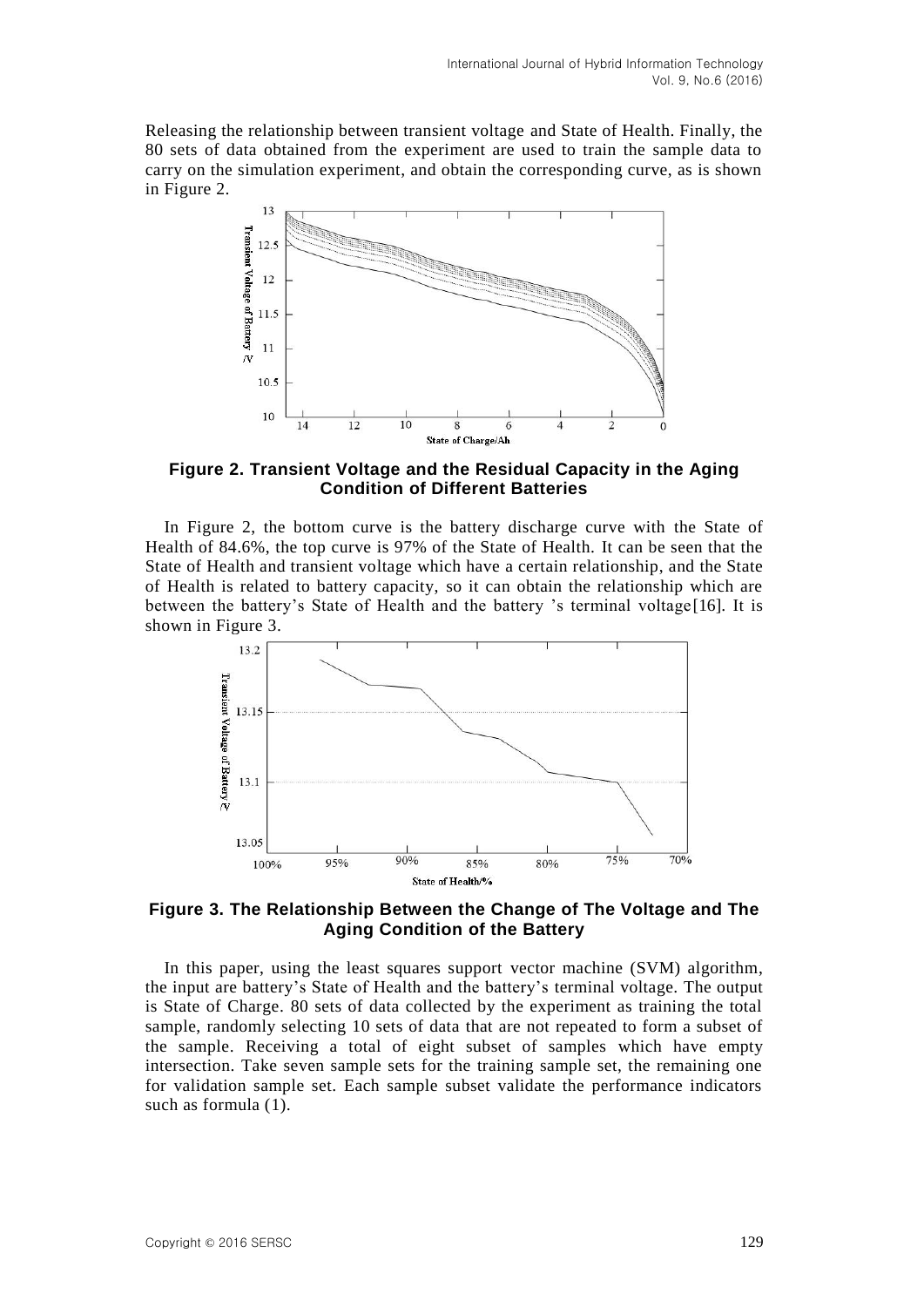International Journal of Hybrid Information Technology Vol. 9, No.6 (2016)

$$
V_{l} = \frac{1}{10} \sum_{j=1}^{10} (y_{j}^{\nabla} - f(x_{j}^{\nabla}))^{2}
$$
  
\n
$$
= \frac{1}{10} \sum_{j=1}^{10} \begin{bmatrix} y_{j}^{\nabla} - \left[ \frac{1}{\Omega_{l}^{\nabla}} \right]^{T} \begin{bmatrix} 0 & 1 & \cdots & 1 \\ 1 & K(x_{1}, x_{1}) + \frac{1}{2\gamma} & \cdots & K(x_{1}, x_{70}) \\ \vdots & \vdots & \vdots & \ddots & \vdots \\ \Omega_{70}^{\nabla} \end{bmatrix}^{T} \begin{bmatrix} 1 & K(x_{1}, x_{1}) + \frac{1}{2\gamma} & \cdots & K(x_{70}, x_{70}) \\ \vdots & \vdots & \ddots & \vdots \\ 1 & K(x_{70}, x_{1}) & \cdots & K(x_{70}, x_{70}) + \frac{1}{2\gamma} \end{bmatrix}^{T} \begin{bmatrix} 0 \\ y_{1} \\ \vdots \\ y_{70} \end{bmatrix}^{2}
$$
  
\nAmong them, i=1, 2, ..., 8, j=1, 2, ..., 10;  $\Omega = K(x, y)$ ,  $\Omega^{\nabla} \in R^{70\times 1}$ ,  $\Omega_{i}^{\nabla} = K(x_{i}, x_{j}^{\nabla})$ ,

 $i = 1, 2, \dots, 70$  ;  $y_j^{\nabla}$  *is validation sample.* 

8 samples of the subset of the total validation performance indicators such as the formula (2).

$$
V = \frac{(V_1 + V_2 + \dots + V_8)}{8}
$$
 (2)

In this paper, the parameters and the fitness function is determined by repeat sample .Finally, simulation experiments to estimate the SOC as shown in Figure 4. LS-SVM algorithm accurate estimate of the relative average error is 0.066, the absolute maximum error is 0.112.



**Figure 4. The Comparison Between Estimated Values And The Experimental Values**

#### **2.2. Decision-Making Mechanism Design**

Decision-making mechanism is to determine whether the system is abnormal, and the corresponding model selection mechanism according to the abnormal happens. This design decision-making mechanisms of system operation from a performance perspective view, a measure is used to determine whether the system is an exception occurs, it is the system performance tolerance index  $Q_c$ ; another indicator is used to identify abnormal patterns, it is the model mismatch index  $Q_i$ , the following algorithm is that it uses two indicators:

Step 1, Calculating  $Q_c(k)$  and  $Q_c(k)$  , according to the real-time data at k time;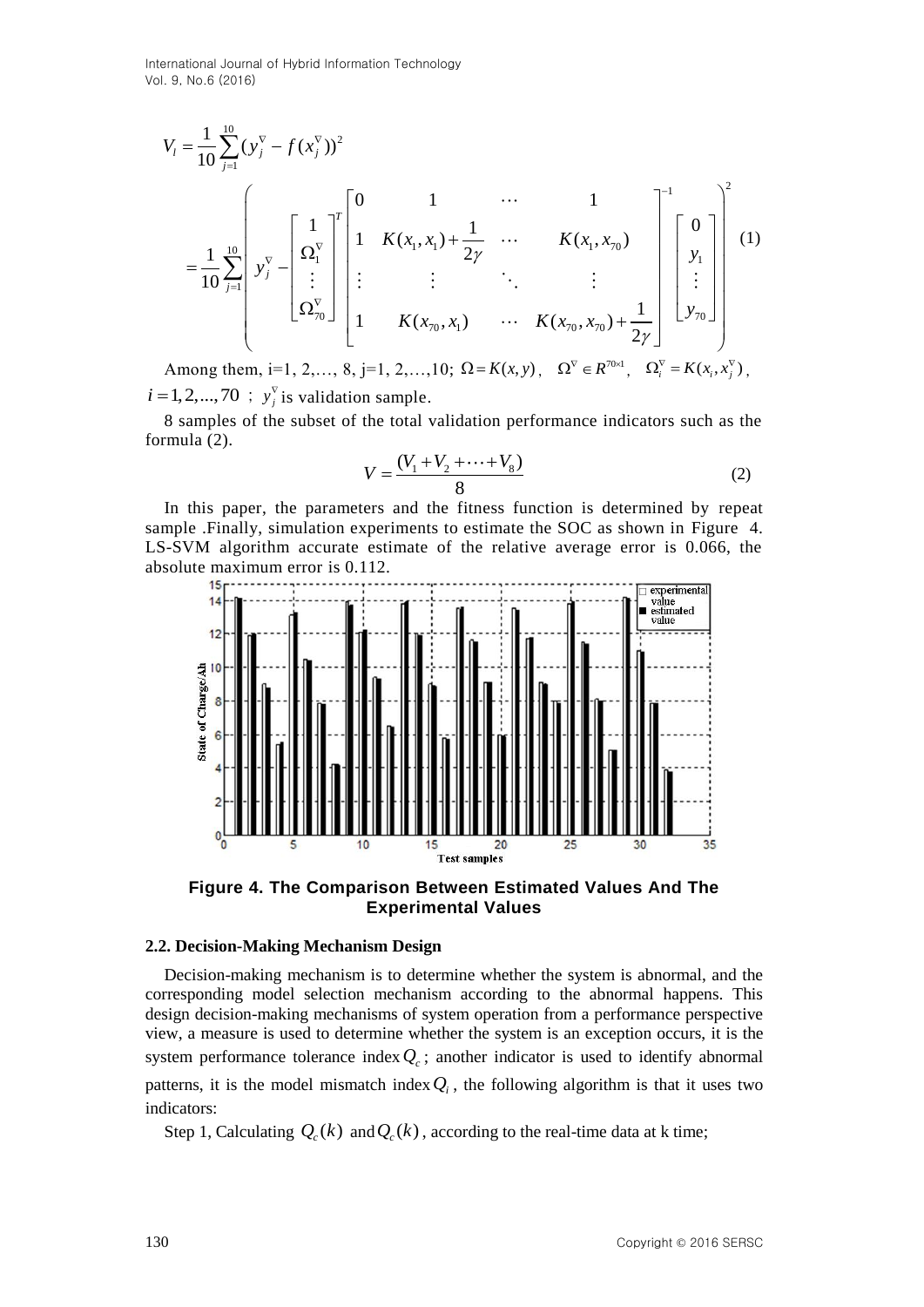Step 2, Analyzing  $Q_c(k)$  exceeds the threshold  $Q_{cT}$ . When  $Q_c(k)$  is less than or equal to  $Q_{cT}$ , maintaining the same control model, go to step 6; when  $Q_c(k)$  is greater than  $Q_{cT}$ , the battery is abnormal discharge, go to step 3.

Step 3, Analyzing 1 exceeds the threshold 2. When 1 is less than or equal to 2, using model S application from the model library, go to Step 4; when 1 is greater than 2, the battery has a new unusual situation, go to step 5.

Step 4, Operating model and setting new control law, completing new control law of recombination, go to step 6.

Step 5, Using self-tuning algorithm model program for online identification and control law reconfiguration, get new exception model exist in the model database, so the number of model *i* plus 1.

Step 6,  $k = k + 1$ , repeating steps 1 through 5.

#### **2.3. Tolerant Controller Design**

From  $Q_c$  and  $Q_i$  the system will appear three kinds of working state: Working status  $1(LQ_c, LQ_i)$  is the normal work of the system state ( $Q_c$  and  $Q_i$  do not exceed the standard); working status  $2(HQ_c, LQ_i)$  is that system occurs a known abnormal state of the system ( $Q_c$  exceed the standard,  $Q_i$  do not exceed the standard), it completes fault-tolerant though recombining model control law in Call Library. Working status  $3(HQ_c, LQ_i)$  is that system occurs an unknown and abnormal state  $(Q_c \text{ and } Q_i \text{ exceed the standard})$ , this time should to be remodel new control law online which base exception model calculation. Working state of fault tolerant system which base on exception condition is as shown in Figure 5.



## **Figure 5. Three States Of Monitoring Decision-Making Mechanism And Transformation Process**

When an unknown exception occurs, it combines effectively the LS-SVM modeling method and local linear predictive control algorithm. Using less data in a short period of time to establish high-precision model for fault tolerance system. Fault-tolerant algorithm of dynamic data-driven is as follows:

Step 1, Initialization, the model of the system which at current time operates mode in advance sets a constant number, and marks this as a complement to the constant model library;

Step 2, Comparing the existing model which is unknown and abnormal with the existing models in the model database, and finding the model mismatch which is the most existing models in the model database, and finding the model mismatch which is the most close to the current model. It calculates  $Q_{i_{\text{min}}}(k) = \min(|y_{sm}(k) - y(k)|)$ ,  $y_{sm}(k)$  is the predicted value of the current time of each model,  $s \in S = \{0, 1, 2, ..., I\}$ , S is the existing model in model library,  $y(k)$  is actual output value for system in the current time,  $Q<sub>imin</sub>$ indicates model mismatch which is close to abnormal and current pattern, this model as a predictive model of fault-tolerant control process of transition;

Step 3, Using data of abnormal patterns to match that step 2 obtains the model, until the end of  $Q_i(k) < Q_{iT}$ , and the modeling of unknown model saves in the model library.

Step 4, Prediction models of Step 2 use predictive control algorithm of local linear approximation, thus the system will be over fault-tolerant;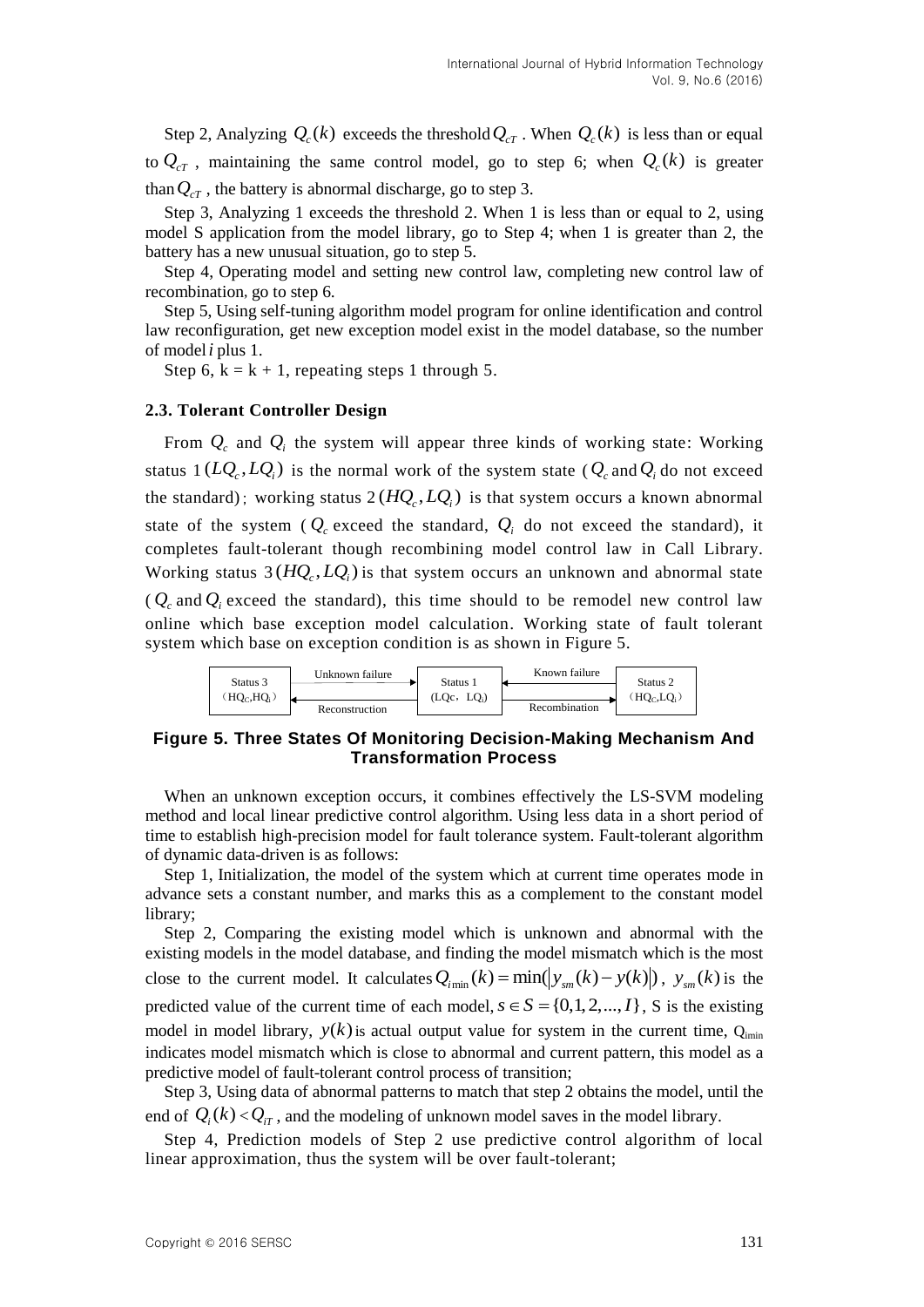# **3. Simulation and Analysis**

Considering the experimental simplicity and predictive control algorithm's convenience, the parameters are selected as  $Q_{cT} = 0.006$ ,  $Q_{iT} = 0.44$ , predicted step  $P=1$ , and controllable step L=1.Taking a constant and current SOC models of C/3 as the normal discharge model, Using the SOC model which switches the discharge though the constant and current C/3 C/2 as the abnormal model, Here it is assumed that the mode which changes the discharge though C/3 and C is unknown and abnormal. In order to verify the fault tolerance of the known and unknown anomalies. Setting the system in normal working condition, when the time is 1000s, system occur a known exception, when the time is 2000s, system occur an unknown exception. The system response curve, the performance tolerance index curve and the model mismatch degree index curve are as shown in Figure 6-8.



**Figure 6. The System Response Curve Of A Known And An Unknown Exception**



**Figure 7. The Performance Tolerance Index Curve Of A Known And An Unknown Exception**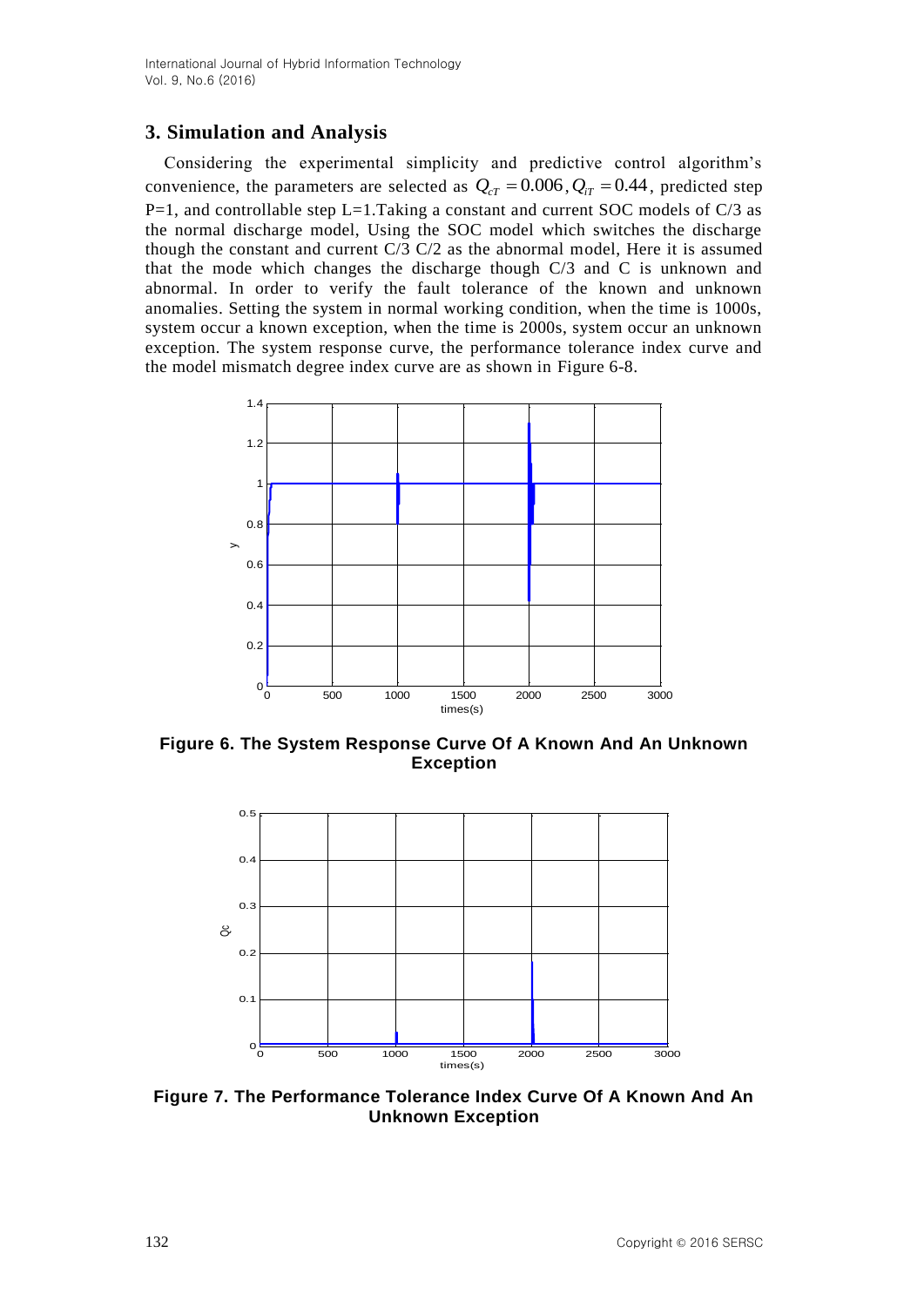

## **Figure 8. The Model Mismatch Degree Index Curve Of A Known And An Unknown Exception**

From the Figure we observe:

1. When the time is 1000s, from Figure 6 can be seen an anomaly on the system response curve, from Figure 7 and 8 can be seen that Qc exceeds the set threshold, although Qi rises but do not exceed the threshold, Based on this, decision-making mechanism is determined to occur a known exception, and calls the model database already exists in the abnormal model, carries on the optimized control to make the system return to normal.

2. When the time is 2000s,  $Q_c$  and  $Q_i$  are super threshold and occur unknown abnormal, Abnormal data are collected by binding loop of algorithm to build a new model, then the new model is used as the basic model of optimal control, and then the system returns to normal state.

### **4. Conclusion**

In this paper, the abnormal discharge of power battery is studied. The LS-SVM algorithm of battery SOC estimation model is designed, and the simulation verifies the feasibility and accuracy of the model. Further, the design scheme for battery of abnormal discharge is putting forward, which contains the SOC model's establishment and control decision-making mechanism. Fault tolerant control method of power battery is proposed using the dynamic data of cycle algorithm. Unknown anomaly model is rapidly established, and fault-tolerant control for unknown abnormalities is achieved in the system. Finally, feasibility of the faulttolerant method is proved by experiments.

# **Acknowledgements**

This paper is partially supported by Technological Innovation Foundation for Leaders of Disciplines in Science of Harbin (2014RFXXJ032).